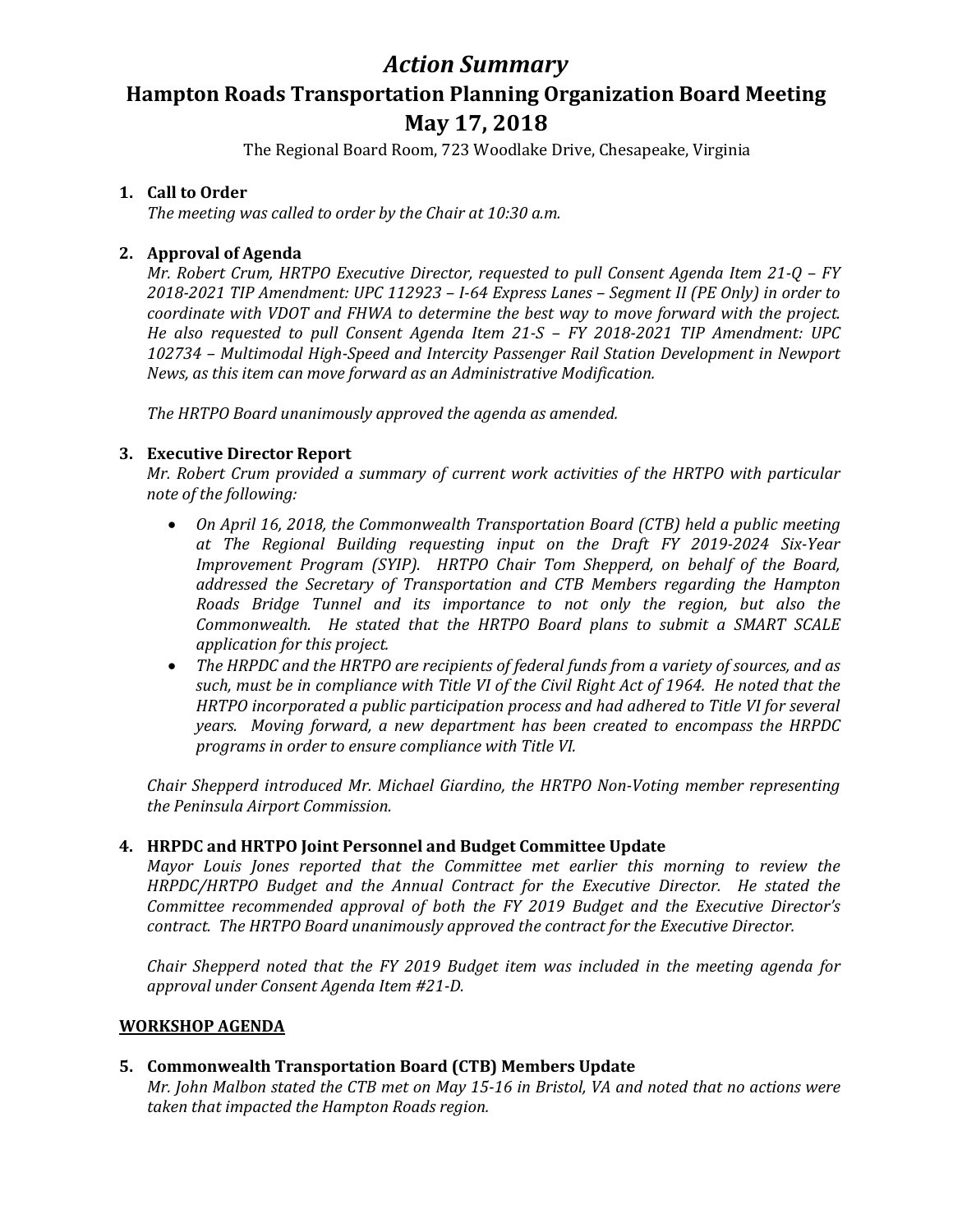#### **6. Virginia Department of Transportation Update**

*Mr. Christopher Hall stated that the May 2018 HRTAC Program Development Monthly Executive Report was included at the table as a handout. He indicated that both Segment II of the I-64 Peninsula Widening project and the I-64/I-264 Phase I project are on schedule to be completed in FY 2019. He noted that the I-64 Southside Widening and High Rise Bridge – Phase I project remains on schedule with site work starting in July. A public meeting for this project will be held on May 23, 2018 at 5:00 p.m. at Deep Creek High School.* 

#### **7. Virginia Department of Rail and Public Transportation Update**

*Ms. Jennifer DeBruhl reported that this is Bike to Work Week in Virginia and citizens have been encouraged to take alternative modes of transportation to work. She stated that through a pilot program beginning this week bicyclists will now be able to reserve and board their bicycles at the Richmond Main Street Station for those interested in biking the Virginia Capital Trail.* 

#### **8. Virginia Port Authority Update**

*There was no Virginia Port Authority representative in attendance.*

#### **9. HRT and WATA Updates**

*Ms. Jamie Jackson had no comments for HRT.*

*There was no WATA representative in attendance.* 

#### **10. Community Transportation Advisory Committee (CTAC) Update**

*Mr. Ron Broughton had no comments.*

#### **11. Military Liaisons Updates**

*There was no Joint Langley Eustis representative in attendance.*

*LCDR Barbara Wilk of the U.S. Coast Guard had no comments.*

*Captain Michael Moore of the U.S. Navy had no comments.* 

#### **12. FY 2019 Unified Planning Work Program: Mike Kimbrel, HRTPO**

*Mr. Mike Kimbrel, HRTPO Deputy Executive Director, briefed the HRTPO Board on the FY 2019 Unified Planning Work Program, noting that the UPWP describes regional transportation planning activities to be performed by the HRTPO, transit operators, and VDOT. This item was included in the meeting agenda for approval under Item #21-C.*

#### **13. FY 2019 HRTPO Budget: Nancy Collins, HRTPO**

*Ms. Nancy Collins, HRTPO Chief Financial Officer, briefed the HRTPO Board on the FY 2019 HRTPO Budget. She stated there was an 8.13% increase in revenue (and corresponding expenditure) over FY 2018, mainly due to new grants in Homeland Security, JULS, and Broadband funding. The budget supports a proposed 2.5% performance-based salary adjustment for staff, though the Personnel category only increased 1.35% due to retirements and a 24% decrease in the employer's share of VRS contributions. This item was included in the meeting agenda for approval under item #21-D.*

#### **14. Transportation Conformity: Dale Stith, HRTPO**

*Ms. Dale Stith, HRTPO Principal Transportation Planner, briefed the HRTPO Board on the implications of the Federal Highway Administration (FHWA)/Federal Transit Administration (FTA) Interim Guidance on Conformity Requirements for the 1997 Ozone National Ambient Air Quality Standard (NAAQS), which was issued on April 23, 2018. The interim guidance states that any updates and amendments to the Long-Range Transportation Plan (LRTP) and Transportation Improvement Program (TIP) for projects "not exempt from transportation conformity may not proceed until transportation conformity with the 1997 ozone NAAQS is*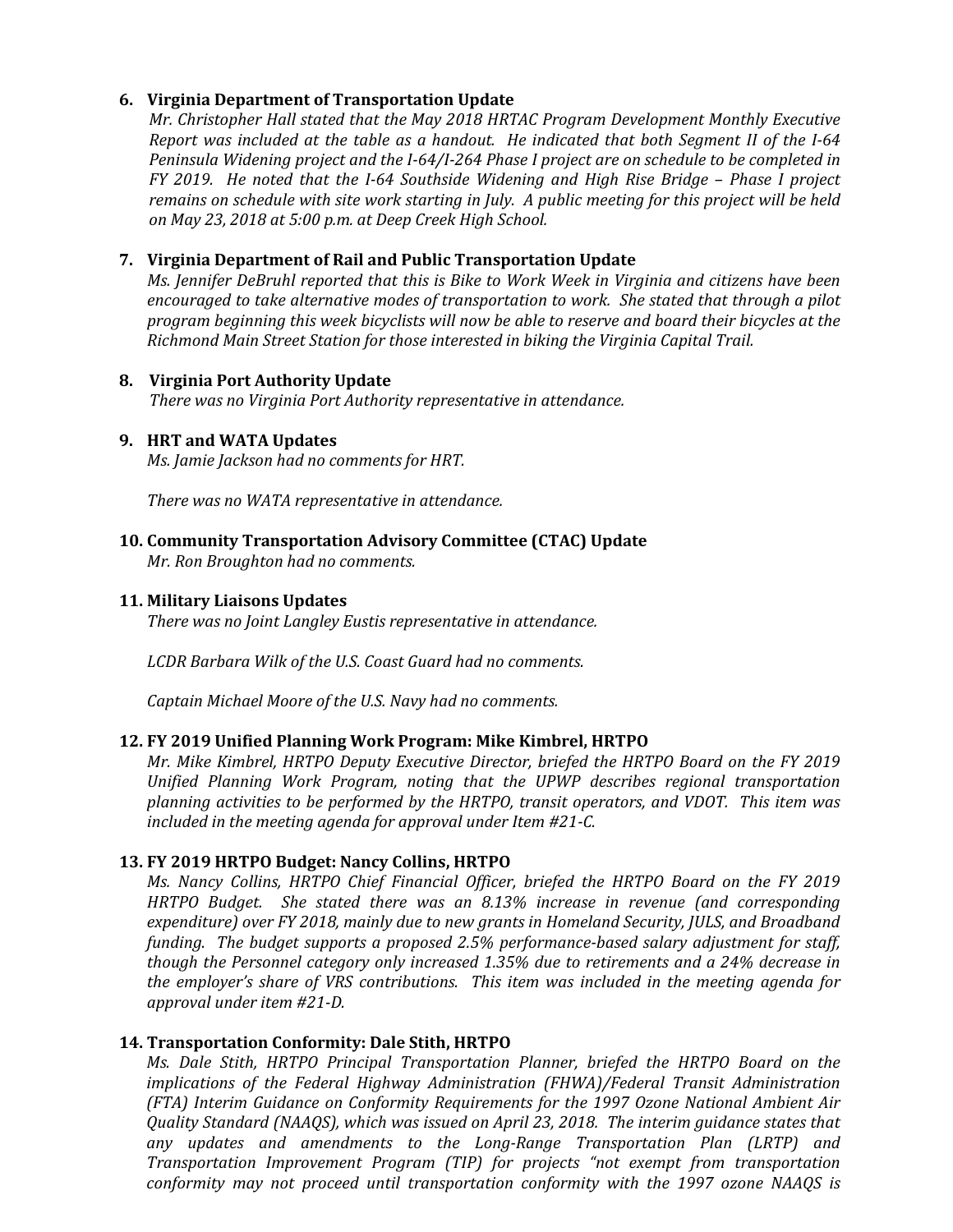*determined." She noted that based on this guidance, HRTPO staff recommends the initiation of Transportation Conformity on the 2040 Long-Range Transportation Plan (LRTP) and the FY 2018-2021 Transportation Improvement Program (TIP) and that the HRTPO Board authorize the Transportation Technical Advisory Committee (TTAC) to approve the project list for Transportation Conformity (and any related planning assumptions) and to initiate the public review of the draft Transportation Conformity Analysis.*

*This item was included in the meeting agenda for approval under Item #21-I.*

#### **15. I-64/Hampton Roads Bridge Tunnel (HRBT) – Project Update: James Utterback, VDOT**

*Mr. James Utterback, HRBT Project Manager, provided a high level overview of the HRBT Expansion project, stating the scope of work consists of:*

- *Improvements to I-64 from Settlers Landing Road in Hampton to the I-564 interchange in Norfolk, including the construction of a new 4-lane HRBT tunnel*
- *The new 4-lane HRBT tunnel will serve Eastbound traffic*
- *The two existing HRBT tunnels will serve Westbound traffic*

*Mr. Utterback stated that both immersed tube and bored tunnels are being considered for construction of the HRBT. He noted that next steps include the release of the draft Request for Proposals (RFPs) later this month, with the release of the final RFPs in the Fall of 2018.*

#### **16. Transit Funding Reform: Jennifer DeBruhl, DRPT**

*Ms. Jennifer DeBruhl, DRPT Chief of Public Transportation, provided an overview of transit funding and reforms specifically as they relate to the disbursement of funds in the Commonwealth Mass Transit Fund. These changes, due to recent legislation passed by the Virginia General Assembly in its 2018 session, included several transit reforms such as the prioritization of statewide transit capital funds, allocation of statewide operating funds based on service delivery factors, and implementation of urban agency strategic plans.* 

#### **MEETING AGENDA**

#### **17. Public Comment Period (limit 3 minutes per individual)**

*A Citizen from Portsmouth expressed concern regarding communication to the citizens of Portsmouth.* 

#### **18. Submitted Public Comments**

*There were no submitted public comments in the agenda packet.*

**19. Transcribed Public Comments From Previous HRTPO Meeting**

*This item was for informational purposes.*

#### **ACTION ITEMS**

#### **20. Regional Connector Study – Authorization to Contract with Selected Consultant: Robert Crum, HRTPO**

*Mr. Robert Crum, HRTPO Executive Director, provided a status update on the HRTPO's efforts to launch the Regional Connector Study – the study of the Hampton Roads Crossing Study (HRCS) Supplemental Environmental Impact Statement (SEIS) Alternatives other than Alternative Amodified (which was selected as the Preferred Alternative) to include:*

- *I-664 (from I-64 in Hampton to US 460/58/13 in Chesapeake)*
- *I-664 Connector*
- *I-564 Connector*
- *VA 164 Connector*
- *VA 164*